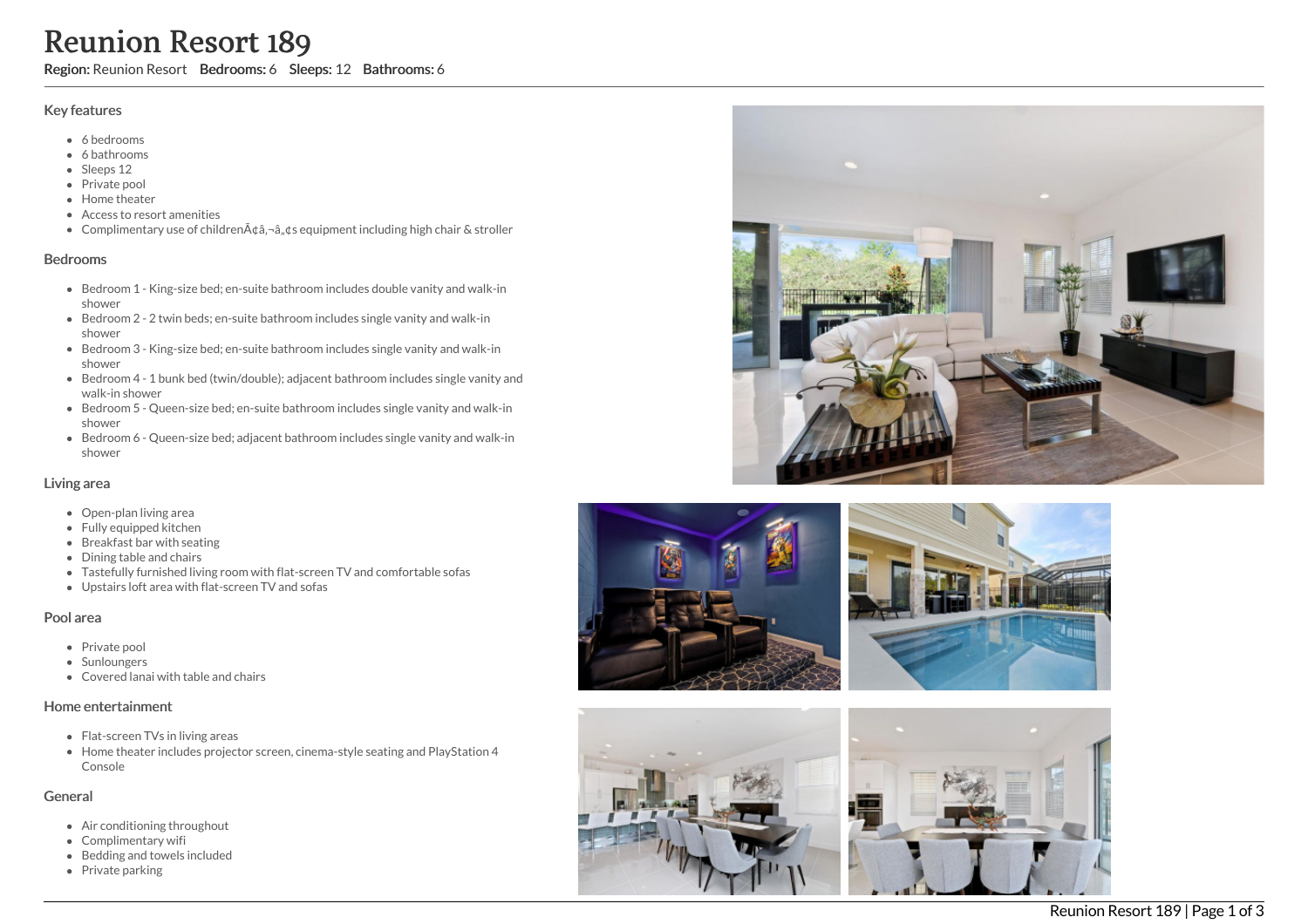## Laundry room

- Washer and dryer
- $\bullet$  Iron and ironing board

## Children's equipment

- High chair (complimentary)
- Stroller (complimentary)
- Pack and play (complimentary)
- Crib (available for hire)

# Places of interest

- Golf course 1 mile
- Supermarket 1 mile
- Shopping mall 2 miles
- Disney World 6 miles
- $\bullet$  Seaworld 15 miles
- Universal Studios 21 miles
- Legoland 25 miles
- Airport 27 miles
- *Rippit* 27 miles